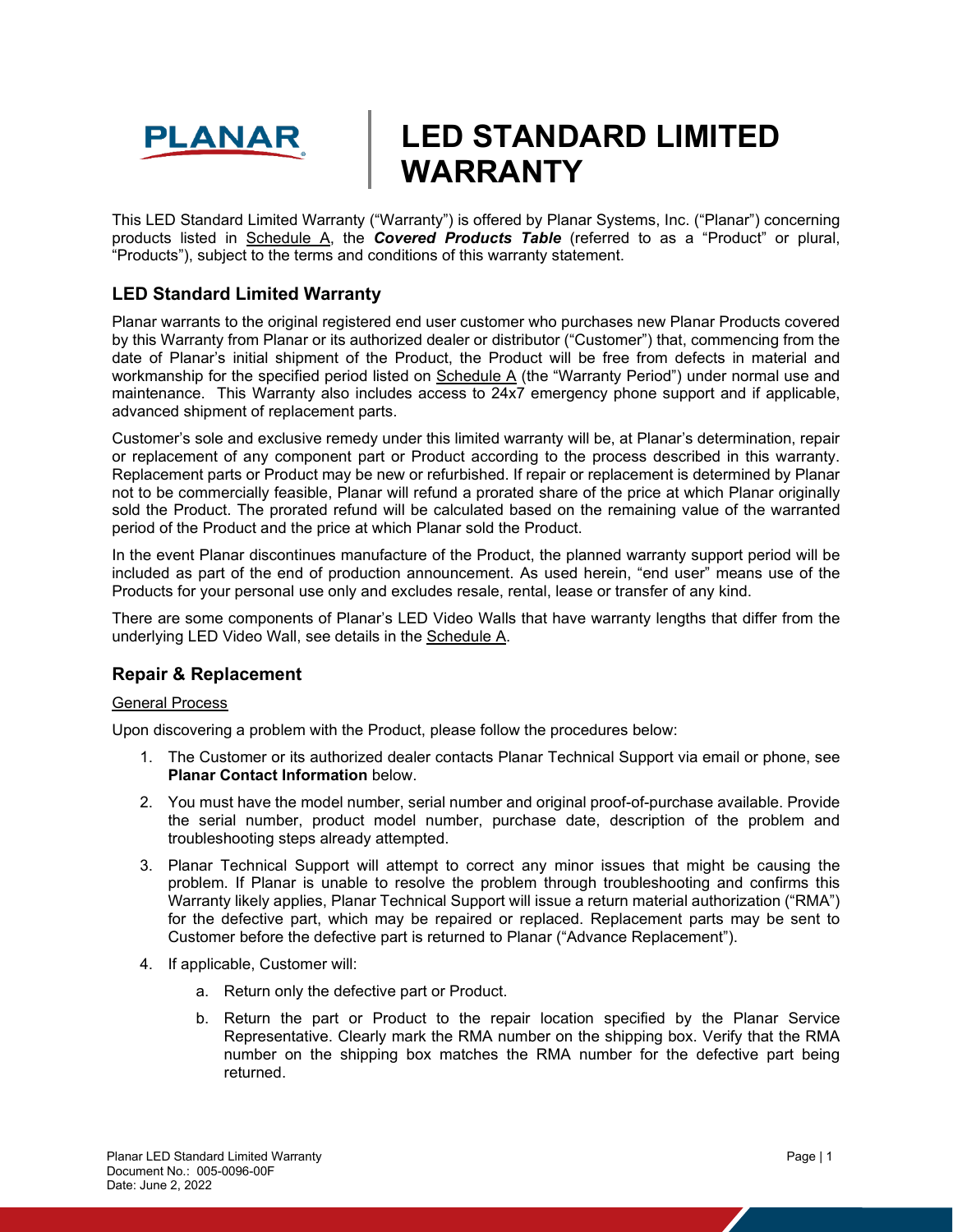c. Customer is responsible for all return shipping charges, including but not limited to freight charges, taxes, duties and insurance.

#### Advance Replacement

If the Planar Technical Support determines Advance Replacement is applicable:

- 1. Planar will ship the Advance Replacement via ground shipping (or the least expensive shipping method). Customer is responsible for excess charges for any other method of shipping requested. Shipment cost coverage to locations outside of the United States will vary.
- 2. Upon receipt of the replacement part or Product, Customer should inspect the packaging and materials for shipping damage. Report all damage immediately to the carrier and/or your Planar Service Representative.
- 3. If applicable, Customer will have 30 days from the date of receipt of the Advance Replacement to return the defective part or Product to the authorized return facility. If it is not returned within this time, we will invoice Customer and Customer will pay the current market price of the Advance Replacement within 30 days from the invoice date. We reserve the right to refuse warranty service for a past due account.

## **Warranty Restrictions**

The LED Standard Limited Warranty does not include or is limited by the following:

- 1. Product not purchased from Planar or an authorized Planar distributor or dealer. Product that has been resold, transferred, rented, leased, lost, stolen or discarded. Product that is licensed or loaned for evaluation, testing, or demonstration purposes.
- 2. Product on which the serial number has been defaced, modified or removed.
- 3. Rental costs for temporary replacement products.
- 4. Any third party software or accessory malfunction.
- 5. Labor or travel costs for installation, set-up, repair, adjustment to display settings, removal, reinstallation or other services.
- 6. Product that is physically uninstalled and moved, unless Planar Professional Services handles the move.
- 7. Damage, deterioration or malfunction resulting from:
	- a. Accident, abuse, misuse, neglect, improper ventilation & cooling, adverse environment (e.g., dust), fire, water, lightning or other acts of nature, smoke exposure (cigarette or otherwise), unauthorized product modification (if applicable, including use of an unauthorized mount), failure to follow instructions supplied with the Product, or operating the Product outside the suggested normal usage conditions stated in the User Guide.
	- b. Installation, removal, disassembly, reassembly, upgrade, repair or attempted repair by anyone other than Planar. Use of supplies or parts not meeting Planar's specifications. Opening of the chassis by untrained personnel, tampering with internal circuitry or removing or replacing any internal components or parts of the Product.
	- c. Any damage to the Product during or due to shipment. If the security tape has been removed, Planar will assume the product arrived with no shipping damage.
	- d. Causes external to the product, such as electric power fluctuations or failure.
	- e. Normal wear and tear.
	- f. Customer caused defects, including but not limited to: (i) misuse or damage to drivers, disks or connectors, or software corruption; (ii) damaged LEDs resulting from hitting the edge or scratching along the front; or (iii) failure to follow maintenance procedures as outlined in the Product's User Guide.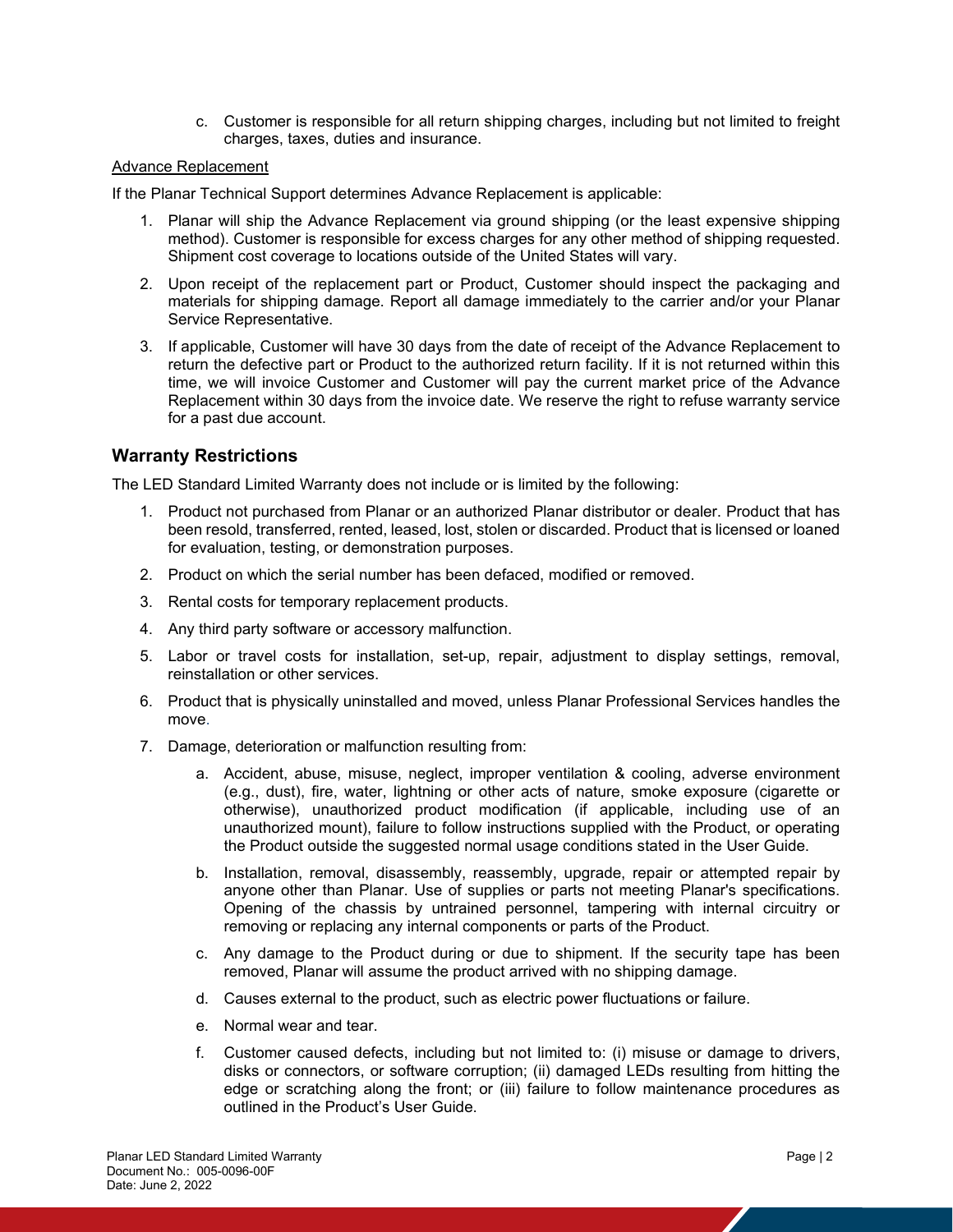- g. Any non-uniformity caused by long-term operation of the video wall with heavily contrasting static content.
- h. Any other cause not related to a defect in material or workmanship.

### **Miscellaneous Return Issues**

- 1. Except for few exceptions, Planar will not accept returned Product unless the RMA number issued by Planar is shown on the outside of the box.
- 2. If a part or Product is returned and is determined to be a No Fault Found ("NFF") unit or the part or Product is returned and determined to be excluded from this Warranty, Planar reserves the right to invoice the Customer for any costs incurred by Planar.
- 3. It is the responsibility of the customer to properly package the defective Product and ship it to the address provided by the Planar Customer Service representative with the RMA number prominently displayed. If the defective Product is not properly packaged and is damaged in transit during its return to Planar, the customer may be charged for either the repair costs, if repairable, or the MSRP of a replacement product.
- 4. Shipment delivery time and availability may vary based on origin and destination. Planar is unable to deliver to PO Box and APO/FPO Box addresses.
- 5. Replacement parts or Product will assume the remainder of the original Product's warranty or 90 days from the date of shipment, whichever is longer.
- 6. Customer agrees to retain the replacement part or Product delivered by Planar and that the returned defective part or Product becomes the property of Planar.

| <b>Regions</b>    | <b>Expanded Product Service Plans and</b><br><b>Professional Service Options</b> | <b>Technical Support and Warranty</b><br><b>Questions</b> |  |
|-------------------|----------------------------------------------------------------------------------|-----------------------------------------------------------|--|
| North America     | Call: +1 855-748-8199                                                            | Call: +1 503 748 5799                                     |  |
|                   | Toll free: 1-866-PLANAR-1 (1 866 752 6271)                                       | Toll free: 1-866-PLANAR-1                                 |  |
|                   | Email: sales@planar.com                                                          | Email: support@planar.com                                 |  |
| Latin America     | Call: +55 41 3059 5100                                                           | Call: +55 41 99109 8993                                   |  |
|                   | Email: contato@leyard.com.br                                                     | Email: sac.brasil@leyardgroup.com                         |  |
| Europe, Middle    | Call: +421 918 436 961                                                           | Call: +421 513 213 213                                    |  |
| East & Africa     | Email: sales.emea@leyardgroup.com                                                | Email: support-emea@leyardgroup.com                       |  |
| Asia, Australia & | Call: +86 755 29671180                                                           | Call: +852 2326 0228                                      |  |
| New Zealand       | Email: $asia@levard.com$                                                         |                                                           |  |
| Japan             | Call: +81 3 6915 2768                                                            | Call: +81 6915 2768                                       |  |
|                   | Email: salesip@leyard.com                                                        |                                                           |  |

# **Planar Contact Information**

For additional information or the name of the nearest Planar service center, visit [www.planar.com/support](http://www.planar.com/support) or contact your Planar distributor, reseller, dealer or contact Planar directly.

# **Exclusion of Other Warranties**

PLANAR PROVIDES NO WARRANTIES OR CONDITIONS, EXPRESS OR IMPLIED, EXCEPT THOSE EXPRESSLY PROVIDED IN THIS DOCUMENT. PLANAR EXPRESSLY DISCLAIMS AND EXCLUDES ALL OTHER WARRANTIES AND CONDITIONS, INCLUDING ANY IMPLIED WARRANTIES OR CONDITIONS OF TITLE, NONINFRINGEMENT, MERCHANTABILITY OR FITNESS FOR A PARTICULAR PURPOSE.

PLANAR WILL NOT BE LIABLE FOR ANY VERBAL OR WRITTEN WARRANTIES OR ASSURANCES MADE BY A PLANAR EMPLOYEE OR AUTHORIZED PLANAR DEALER/DISTRIBUTOR THAT CONFLICTS WITH OR ENHANCES THE WRITTEN WARRANTY IN THIS DOCUMENT.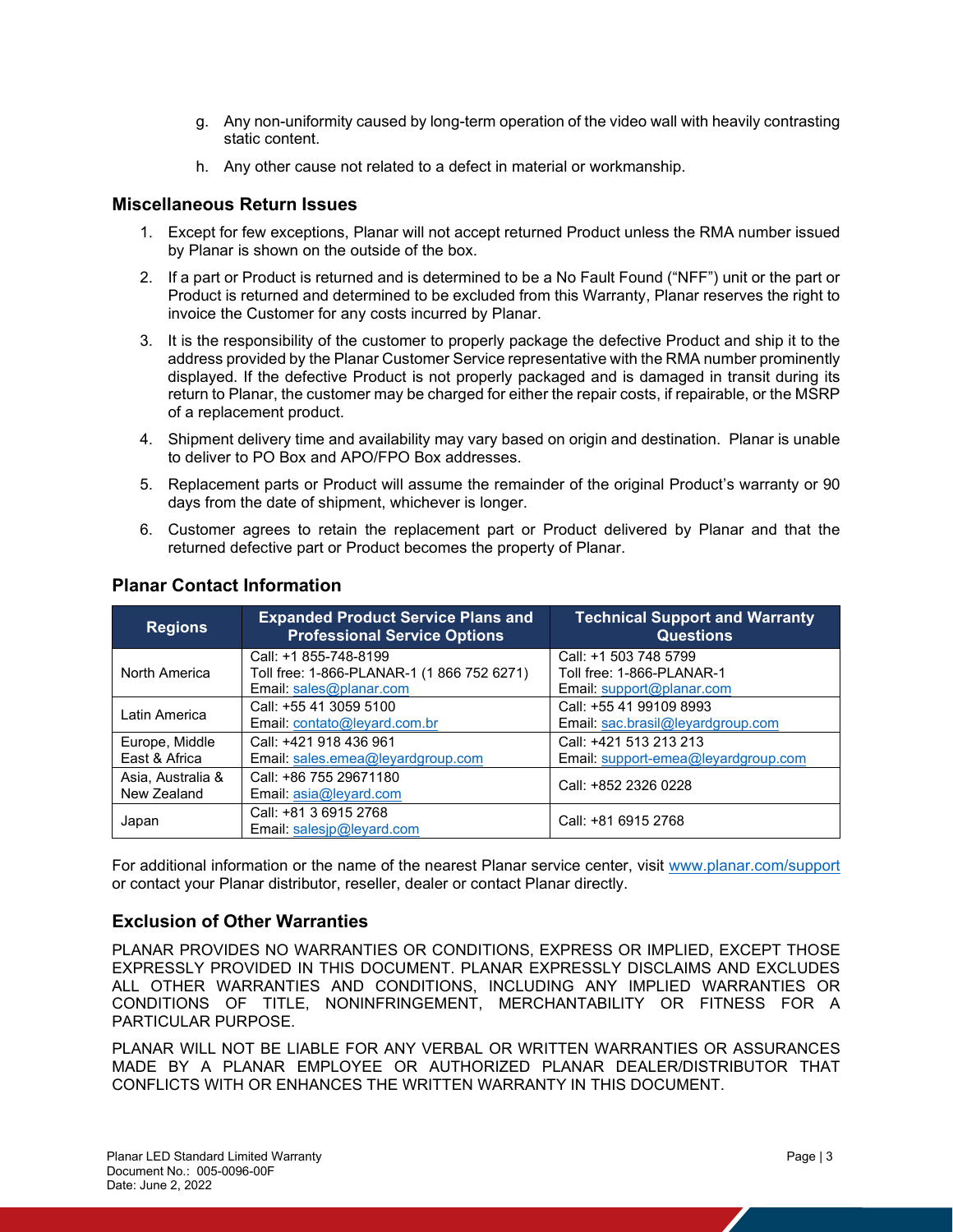### **Limitation of Liability; Exclusion of Damages**

PLANAR'S MAXIMUM AGGREGATE LIABILITY UNDER THIS WARRANTY IS LIMITED TO ONE OF THE FOLLOWING REMEDIES: (1) REPLACEMENT WITH A SIMILAR NEW OR REFURBISHED PRODUCT, OR (2) REFUND OF A PRORATED SHARE OF THE PRICE PLANAR SOLD THE PRODUCT IF REPLACEMENT OF THE PRODUCT IS NOT COMMERCIALLY FEASIBLE IN PLANAR'S SOLE OPINION.

PLANAR WILL NOT BE LIABLE FOR DAMAGE TO OTHER PROPERTY OR FOR DAMAGES BASED UPON INCONVENIENCE, LOSS OF USE OF THE PRODUCT, LOSS OF TIME, LOSS OF PROFITS, LOSS OF BUSINESS OPPORTUNITY, LOSS OF GOODWILL, ANY LOSS, CORRUPTION OR MISUSE OF DATA OR OTHER INFORMATION, INTERFERENCE WITH BUSINESS RELATIONSHIPS, OR OTHER COMMERCIAL OR FINANCIAL LOSS, EVEN IF PLANAR IS AWARE OF THE POSSIBILITY OF SUCH DAMAGES AND EVEN IF A REMEDY HAS FAILED OF ITS ESSENTIAL PURPOSE.

PLANAR WILL NOT BE LIABLE FOR ANY CONSEQUENTIAL, INCIDENTAL, INDIRECT, EXEMPLARY, SPECIAL, PUNITIVE OR ANY OTHER TYPE OF DAMAGES, WHETHER THE CLAIM IS BASED ON CONTRACT, TORT, PRODUCT LIABILITY, NEGLIGENCE, STRICT LIABILITY OR ANY OTHER LEGAL OR EQUITABLE THEORY.

PLANAR WILL NOT BE LIABLE FOR ANY CLAIM AGAINST THE CUSTOMER BY ANY OTHER PARTY. NOTHING IN THIS WARRANTY LIMITS OR EXCLUDES ANY LIABILITY THAT CANNOT BE LIMITED OR EXCLUDED UNDER APPLICABLE LAW.

## **Effect of Local Law and Warranty Revisions**

This limited warranty gives you specific legal rights, and you may have other rights that vary from locality to locality. Some localities do not allow limitations on implied warranties or do not allow the exclusion of incidental or consequential damages, so the above limitations and exclusions may not apply to you.

This LED Standard Limited Warranty applies only to Products purchased on or after the effective date of this Warranty. Planar reserves the right to change the terms of this Warranty. Such changes will apply to Products purchased on or after the effective date of the revised warranty.